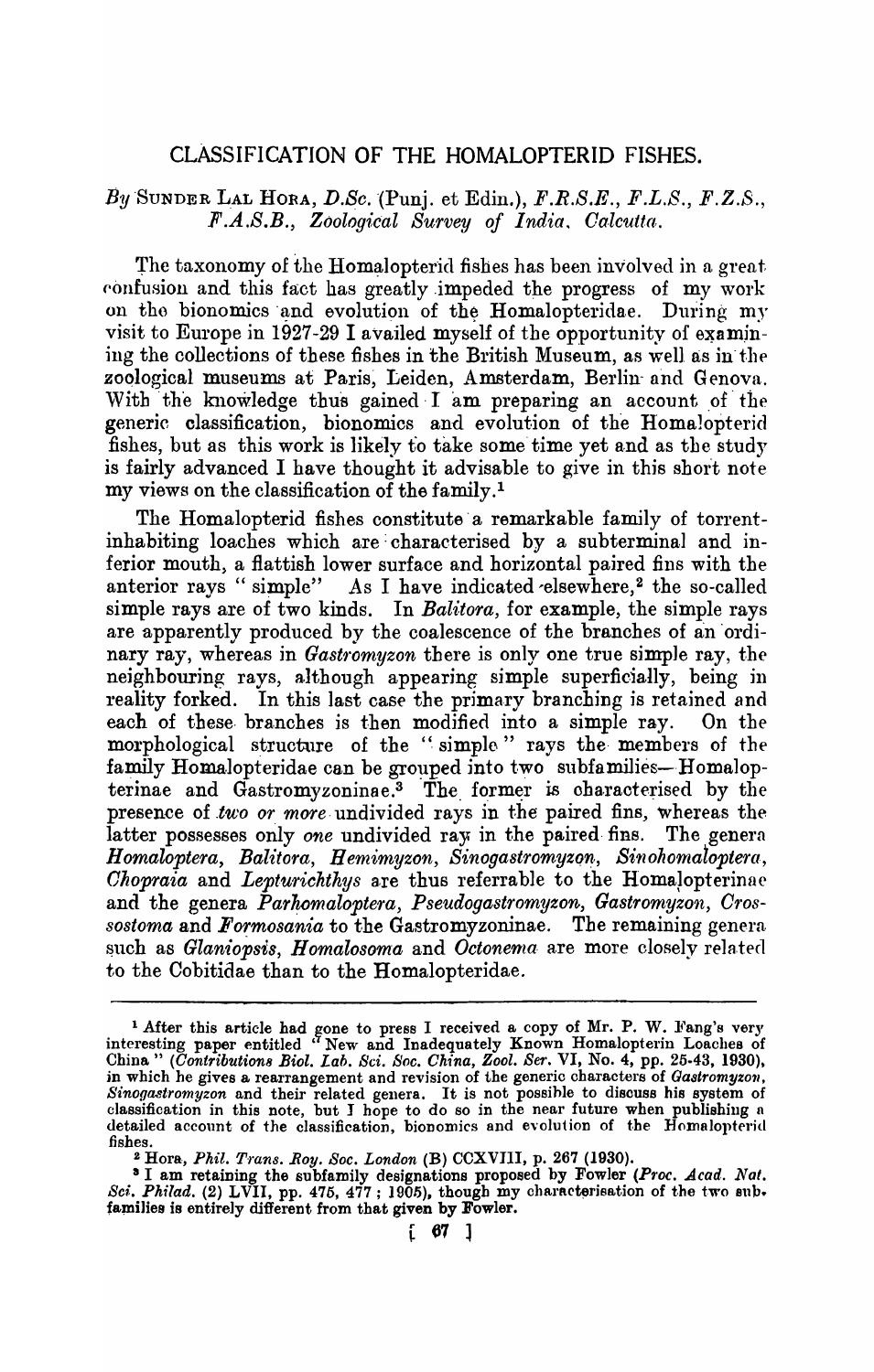Among the Homalopterinae, *Homaloptera, Balitora, Hemimyzon* and *Sinogastromyzon* form a regular graded series, while the 8-barbelled *Sinohornaloptera,* the many-barbelled *Lepturichthys* and the largeeyed *Chopraia* represent side branches of the main stem of evolution. Similarly among the Gastromyzoninae, Parhomaloptera, Pseudogastro*myzon* and *Gastromyzon* constitute a regular series, whereas the manybarbelled *Crossostoma* and *Formosania* seem to have diverged from the main line. A close study of the two subfamilies shows that evolution has proceeded among them along parallel lines and the most specialized forms of the two subfamilies show remarkable convergence of characters. It is interesting to note that both in *Sinogastromyzon* and in *Gastromyzon* the ventral fins are united posteriorly to form a disc for the purposes of adhesion.

For convenience of reference I give below a list of the genera of the Homalopteridae with references to their original descriptions and the names of the type-species with such other information as I consider it is desirable to publish at this stage of my work.

## Subfamily **Homalopterinae.**

- 1. *Ho,naloptera* van Hasselt, *Algem. Konst-en Letterbode* II, p. 130 (1823).
	- *Type-species :—Homaloptera wassinki Bleeker (=H. fasciata* van Hasselt).
	- *Synonyms :—Helgia* Vinciguerra, *Homalopteroides* Fowler and *Bhavania* Hora.
- 2. Balitora Gray, *Illstr. Ind. Zoology* I, pl. lxxxviii, fig. 1 (1832). *Type-species :—Balitora brucei Gray.*
- :3. *Hernimyzon* Regan, *Ann. Mag. Nat. Hist.* (8) VIII, p. 32 (1911). *Type-species* :-H *erni'inyzo·n .formosanum* (Boulenger). *Homaloptera abbreviata* Günther (Pratt's *Snows of Tibet, p. 248,* pI. iii, fig. B, l892) and *Psilorhynchus sinenses* Sauvage et Dabry *(Ann. Sci. Nat. Paris* (6) I, art. 5, p. 14, 1874) belong to the genus *Hemimyzon*.
- *4. Sinogastromyzon* Fang, *Sinensia* I, p. 35 (1930). *Type-speeies :-Sinogastromyzon wui* Fang.
- 5. Sinohomaloptera Fang, Sinensia I, p. 26 (1930). *Type-species :-Sinohomaloptera kwangsiensis* Fang.
- *6. Chopraia* Prashad & Mukerji, *Rec. Ind. Mus.* XXXI, p. 188 (1929). *Type-species :-Ohopraia rupicola* Prashad & Mukerji.
- 7 *Lepturichthys Regan, Ann. Mag. Nat. Hist.* (8) VIII, p. 31 (1911). *Type-species :—Lepturichthys fimbriata* (Günther).

## Subfamily **Gastromyzoninae.**

- 8. Parhomaloptera Vaillant, *Notes Leyden Mus.* XXIV, p. 129 (1902). *Type-species :--Parhomaloptera microstoma* (Boulenger).
- 9. Pseudogastromyzon Nichols, *Amer. Mus. Novitates*, No. 167, p. 1 (1925).